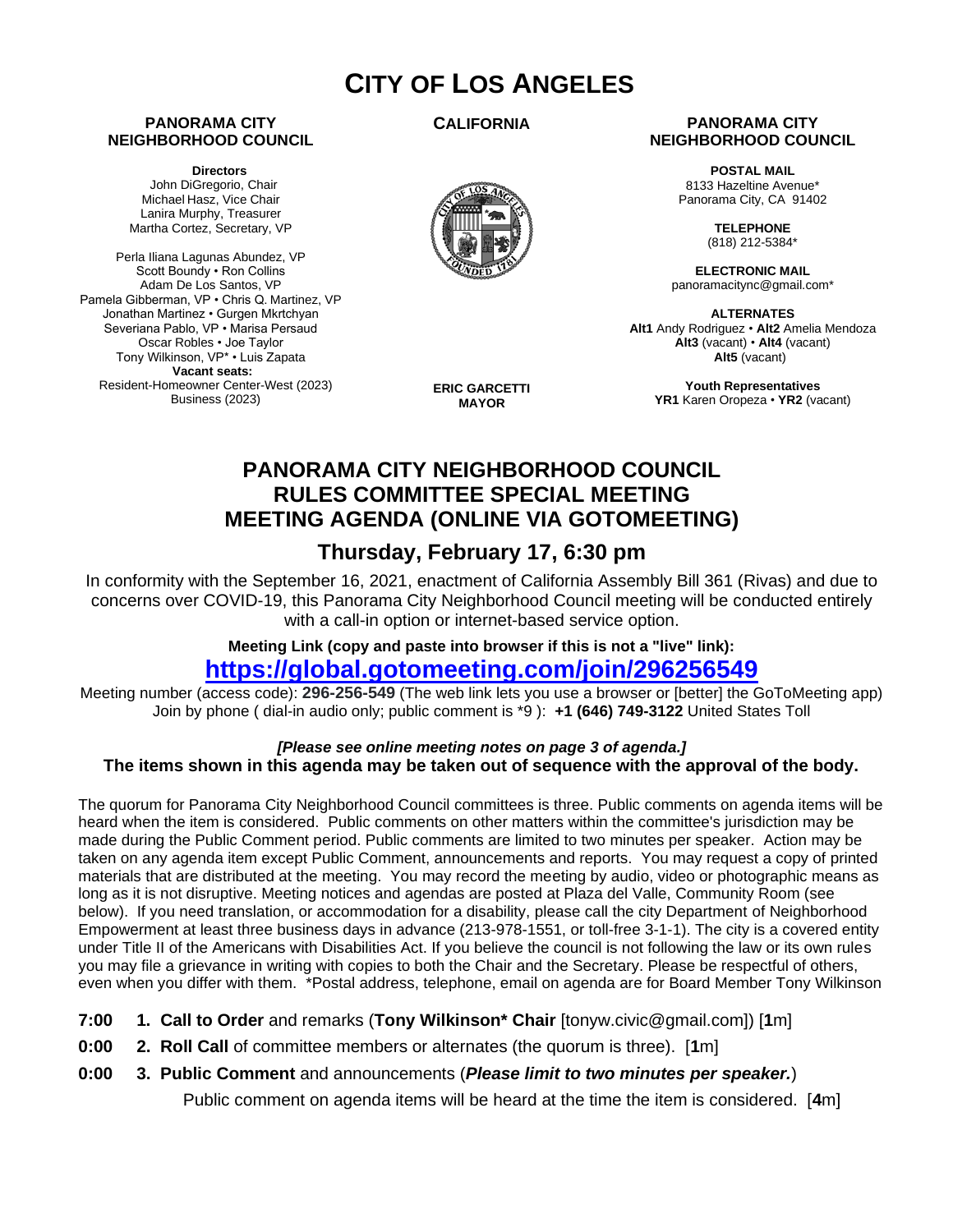- **0:00 4A. Consideration and possible action on recommendations to the Board for revisions in the current approved bylaws (dated January 15, 2021). This is the second committee meeting on the subject.** *Recommendations for changes to any section of the bylaws will be considered.* Recommendations for change will be forwarded to the Board Chair for consideration and possible revision at the Board meeting on Thursday, February 24, at 6:30 pm. Please see the following items for some specific topics that have been proposed. (Items 4B and 4C are continued from the Rules Committee meeting of November 29, 2021.)
- **0:00 4B. Consideration and possible action on clarifying the wording in the PCNC policy for removal by absences.**
- **0:00 4C. Consideration and possible action on changes regarding specific required training, including whether or not this level of detail belongs in the bylaws or should instead be incorporated in Standing Rules.**
- **0:00 4D. Consideration and possible action on eliminating the 30-day posting requirement for bylaws revisions before they can be adopted by the Board.** (Given the city's "freezing" of bylaws for nearly a year every other year during Neighborhood Council elections, this provision from an earlier era when bylaws could be amended at any time may now be an impractical provision.)
- t

### **0:00 7. Adjournment**

### **Pursuant to California state AB 361:**

Public comment cannot be required to be submitted in advance of the meeting, only real-time public comment is required. If there are any broadcasting interruptions that prevent the public from observing or hearing the meeting, the meeting must be recessed or adjourned. If members of the public are unable to provide public comment or be heard due to issues within the Neighborhood Council's control, the meeting must be recessed or adjourned.

#### **Notice to Paid Representatives:**

If you are compensated to monitor, attend, or speak at this meeting, City law may require you to register as a lobbyist and report your activity. See Los Angeles Municipal Code Section 48.01 et seq. More information is available at ethics.lacity.org/lobbying. For assistance, please contact the Ethics Commission at (213) 978-1960 or ethics.commission@lacity.org

**Council Process:** The council gained its official city role upon certification by the Board of Neighborhood Commissioners on March 15, 2007. Everyone who lives, works or owns real property within the boundaries of the Panorama City Neighborhood Council, or who declares a Community Interest in the area and the basis for it, is a "stakeholder". All stakeholders are members of the Council. Stakeholders elect a Board of Directors to represent them. This Board is recognized as the decision-making entity by the City of Los Angeles. The current Board was elected on April 27, 2019. The next election is planned for April 24, 2021. While the Board is the official decisionmaking entity, meetings are conducted as much as possible in a town hall spirit. Committees are open to anyone with an interest in Panorama City. Panorama City's neighborhood council is much more than its Board, and it depends on public participation for its success.

**Posting Sites:** California's open meetings law, the Ralph M. Brown Act, requires that meeting notices be physically posted at a regular location 72 hours in advance for regular meetings and 24 hours in advance for special meetings. The location must be accessible to the public seven days a week, 24 hours a day. That location is the outside steel doors of the Plaza Del Valle Community Room, Building G, 8700 Van Nuys Boulevard, Panorama City, CA 91402. This council is also required to follow the City of Los Angeles posting policy for Neighborhood Councils. That policy additionally requires that councils post agendas through the city's Early Notification System (ENS), post the agendas on the council's website (if one exists), and make an effort to send agendas by electronic mail (if such a list exists). This council posts agendas on its website, panoramacitync.org. This council uses the city's ENS mailing list as its agenda email list. You may sign up for the ENS agenda system at:

**<http://lacity.org/government/Subscriptions/NeighborhoodCouncils/index.htm>**